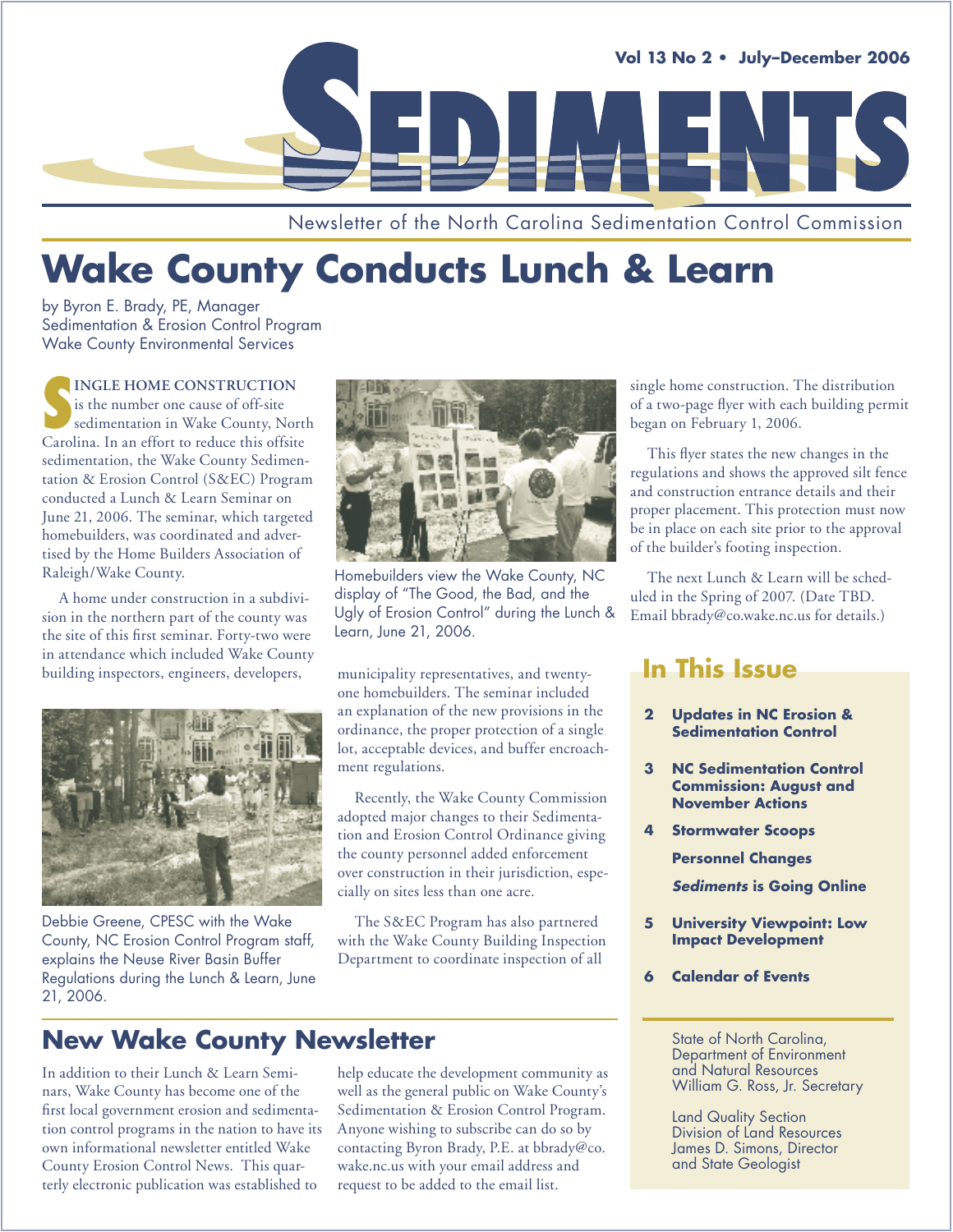## **Updates in NC Erosion & Sedimentation Control**

by Ashley Rodgers State Sedimentation Education Specialist

ELCOME TO THE NEWLY<br>
designed *Sediments* newsletter! W<br>
have been hard at work updating designed *Sediments* newsletter! We our format and shifting toward electronic readership. And Sediments isn't the only thing that's been updated recently in the field of NC erosion & sedimentation control. The legislature has also amended the NC Sedimentation Pollution Control Act of 1973 this year. Changes include:

### **Addition of a 5th mandatory standard:**

*"The land-disturbing activity shall be conducted in accordance with the approved erosion and sedimentation control plan."*

**Requirement for Self-Inspections:** *"The landowner, the financially responsible party, or ... agent shall perform an inspection of the area covered by the plan after each phase of the plan has been completed and after establishment of temporary ground cover"*

- Maintain and make available onsite the inspection reports
- Make note of any significant deviation from the plan, measures that may be needed to correct this deviation, and document the completion of those measures
- Records will be maintained until perma-• nent groundcover has been established

**Establishment of Local Program Fees:** *"An ordinance adopted by a local government may establish a fee for the review of an erosion and sedimentation control plan and related activities."*

### **Availability of Limited Local Programs:**

- Local government only responsible for inspection and the assessment and collection of fees
- Land Quality Section does plan review and enforcement

Furthermore, the NC Erosion & Sedimentation Control Planning and Design Manual has also undergone revisions, published in June of 2006. These revisions will be effective January 1, 2007. Some major changes include:

### **Surface Stabilization**

Updates include the addition of Rolled • Erosion Control Products (6.17)

### **Outlet Protection**

• New options, including Plunge Pools

### **Inlet Protection**

• New measures include Hardware Cloth & Gravel Inlet Protection (6.51) (replacing

Fabric Drop Inlets), Rock Doughnut Inlet Protection (6.54), and Rock Pipe Inlet Protection (6.55)

### **Sediment Traps and Barriers**

- Sediment Basin (6.61) must dewater from the surface and use baffles
- Temporary Sediment Traps (6.60) have increased minimum volume required to 3600 cf/acre disturbed
- Rock dam (6.63) maximum drainage area has decreased to 10 acres
- Silt Fence (6.62): steel posts are now required (no wood allowed), and slicing is discussed as a method of installation •
- Baffles (6.65) and skimmers (6.64) have new sections

#### **Stream Protection**

- Temporary Stream Crossing (6.70)
- Buffer Zones (6.74)

### **Other Measures**

- Check dam (6.83): drainage area has decreased to 0.5 acre
- Flocculants (6.86) have a new section

Until January 1, 2007, design specifications from either the existing manual or the revised manual are acceptable. However, the Sedimentation Control Commission encourages the immediate use of the revised manual. Specifications are guidelines, and are intended to minimize the time required to design practices for use under typical site conditions. Unusual conditions may dictate that specifications be modified and practices specially designed. Exceptions to these guidelines may be made based on best professional judgment.

Current design manual owners may contact the Land Quality Section for the June 2006 revision packets at no charge. New complete manuals may also be purchased by a check or money order payable to NC DENR for \$65.00 (in state) or \$75 (out of state). For more information, please contact:

Ashley Rodgers Division of Land Resources Land Quality Section 1612 Mail Service Center Raleigh, NC 27699-1612 Ashley.Rodgers@ncmail.net • (919) 733-4574

The Planning and Design Manual is available online in its entirety at: http://www.dlr.enr.state.nc.us/pages/ manualsandvideos.html



*SEDIMENTS* is published quarterly by the NC Sedimentation Control Commission to provide information and assistance to the regulated community and to facilitate communication among personnel of state and local erosion and sedimentation control programs.

Send comments to Ashley Rodgers, NCDENR-Land Quality, 1612 Mail Service Center, Raleigh, NC 27699-1612. Email: Ashley.Rodgers@ncmail.net. Send change of address and subscription information to Soil Science Dept., Campus Box 7619, North Carolina State University, Raleigh, NC 27695- 7619 (919) 513-1678; joni\_tanner@ncsu.edu). Fifty-five hundred copies of this newsletter were printed at a cost of \$1,320 or 24 cents per copy.

Personnel of the Land Quality Section of the NC Department of Environment and Natural Resources provide information and assistance for implementation of the NC Erosion and Sedimentation Control Program. For assistance, please contact the Regional Engineer or the Raleigh headquarters listed below:

> Janet Boyer, PE 2090 US Highway 70 Swannanoa, NC 28778 (828) 296-4500

Doug Jones, PE 225 Green Street, Suite 714 Fayetteville, NC 28301 (910) 433-3300

Zahid Khan 610 East Center Ave., Suite 301 Mooresville, NC 28115 (704) 663-1699

John Holley, PE 3800 Barrett Drive, Suite 101 Raleigh, NC 27609 (919) 791-4200

Pat McClain, PE 943 Washington Sq. Mall Washington, NC 27889 (252) 946-6481

Dan Sams, PE 127 Cardinal Dr. Ext. Wilmington, NC 28405-3845 (910) 796-7215

Matt Gantt, PE 585 Waughtown St. Winston-Salem, NC 27107 (336) 771-5000

Gray Hauser, PE Raleigh Central Office 512 N. Salisbury St., 1612 MSC Raleigh, NC 27699-1612 (919) 733-4574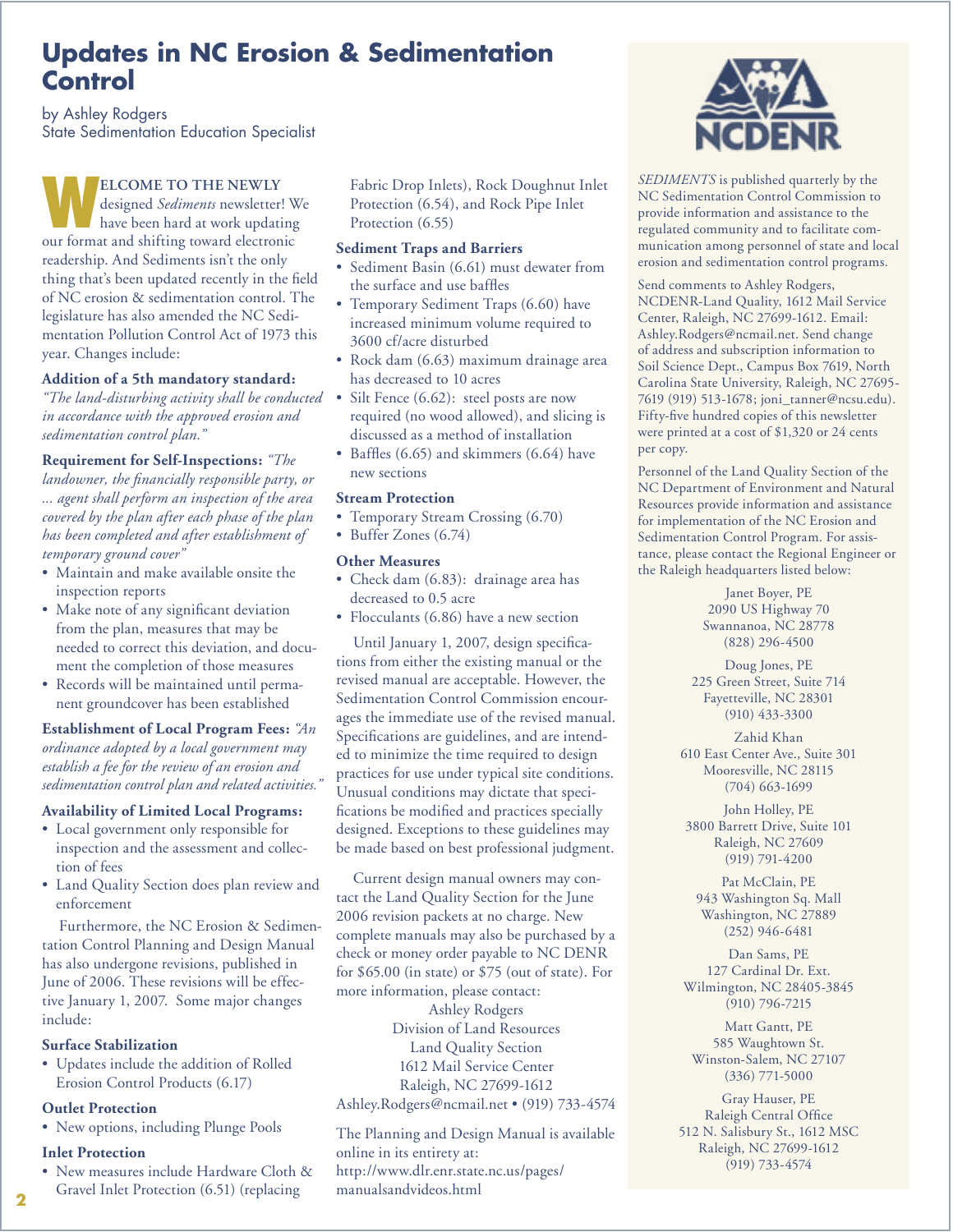## **The North Carolina Sedimentation Control Commission**

The Sedimentation Control Commission (SCC) was created to administer the Sedimentation Control Program pursuant to the NC Sedimentation Pollution ControlAct of 1973 (SPCA). It is charged with adopting rules, setting standards, and providing guidance for implementation of the Act. The composition of the Commission is set by statute to encompass a broad range of perspectives and expertise in areas related to construction, industry, government, and natural resource conservation and quality. All members are appointed by the Governor and serve threeyear terms, except for the Director of the Water Resources Research Institute of The University of North Carolina, who serves as long as he remains Director. The chairman of the SCC is named by the Governor. The following is a list of current members with the organizations they represent:

### **Chairman:**

Kyle Sonnenberg Fayetteville NC League of Municipalities

### **Vice Chairman:**

Donnie W. Brewer Greenville NC Environmental Management Commission

#### **Commissioners:**

W. T. "Buzz" Bryson Raleigh NC Public Utilities

Elaine C. Chiosso Bynum Non-governmental Conservation

> John William Miller, Jr. Burnsville NC Mining Commission

Joseph H. Kleiss Raleigh

NC State University, Dept. of Soil Science

Grover McPherson Winston-Salem NC Soil and Water Conservation Commission

David H. Moreau Raleigh Water Resources Research Institute of The University of North Carolina

Joseph Rudek Raleigh Non-governmental Conservation

Mark A. Taylor Greensboro Professional Engineers of NC

Richard Vick Wilson Carolinas Associated General Contractors

> F. Roger Watson Asheville NC Home Builders Association

# **NC Sedimentation Control Commission: August and November Actions**

**AT ITS MEETING ON** August 16, 2006, the NC Sedimentation Contraction Commission (SCC) took the following 2006, the NC Sedimentation Control Commission (SCC) took the following actions:

- Approved the continued delegation of the City of Asheville program with the condition of certain improvements to their inspection reports.
- Deferred approval of delegation of the Swain County local program with a staff update in November and another full review in February 2007.
- Approved the continued delegation of the City of Burlington local program.
- Approved the continued delegation of the New Hanover County local program contingent upon the county's plan to hire additional erosion control staff.
- Approved a 30-day notice to the Town of Ocean Isle Beach that the delegation of their local program will be rescinded.
- Approved a 12-month extension for Wake County to revise their ordinance, allowing sufficient time for the seven included municipalities to renew the new ordinance.
- Approved minor amendments to local program contracts including the 2006 application deadline, the number of application copies to submit, clarifications within the Scope of Work, clarification that reimbursable workshops must take place within the contract time period, and a number of small changes to grammar and sentence structure. •
- Approved the date and location of the November SCC meeting. The 2-day meeting was held November 15-16, 2006 in the Concord/Kannapolis area and included a field tour on November 15.

At its meeting on November 16, 2006, the NC Sedimentation Control Commission (SCC) took the following actions:

- Approved amendments to the model ordinance.
- Reviewed written response of Swain County's Program Review, and requested that notice be sent to ask them to inform the SCC by its next meeting when a qualified professional will be available to review plans for approval.
- Approved the following dates for the 2007 Commission meetings: February 15, May 17, August 16, and November 15-16. A field tour will be planned for November 16, in conjunction with the regular meeting on November 15. •

Acted on the following proposals recommended by the Sedimentation Education Committee:

- Approved a resolution that requests the General Assembly remove the restrictions on the use of educational funds for sedimentation education activities.
- Approved the allocation of \$20,000 to the Land Quality Section for funding of a temporary employee to assist the sediment program.
- Approved reimbursement of actual mail-• ing costs of design manual revisions, up to a maximum of \$5,000.
- Approved allocation of \$5,000 to Land Quality Section for revision and reprinting of publications to reflect updates to law, design guidelines, and contact information.

### Final Agency Decision on Hensley:

The SCC reviewed the ruling of an administrative law judge regarding the appeal of the issuance of a waiver of the trout buffer zone requirement for impacts at the Mountain Air golf course. The Commission issued a final agency decision that affirmed the judge's ruling that the mandatory standard for buffer zones did not prohibit construction of facilities on, over or under a lake or natural watercourse. It rejected the judge's ruling that the mandatory standard requiring disturbance within the buffer zone to be "temporary and minimal" prohibited the land disturbing activity because the land use change was not temporary and minimal. The SCC upheld the Department's interpretation that temporary and minimal only applies to erosion and sedimentation. In other words, a land disturbing activity which results in temporary and minimal erosion and sedimentation could be exempt from the buffer standard by the SCC.

The SCC issued a declaratory ruling in response to a request from Lake Toxaway County Club that the 'temporary and minimal' standard applies to stream restoration when (1) stream restoration reduces existing erosion and sedimentation impacts; (2) impacts are avoided, remaining impacts minimized and the area restored to native vegetation characteristic of an undisturbed buffer to the extent practical upon completion of construction; and (3) best management practices are used during and after construction.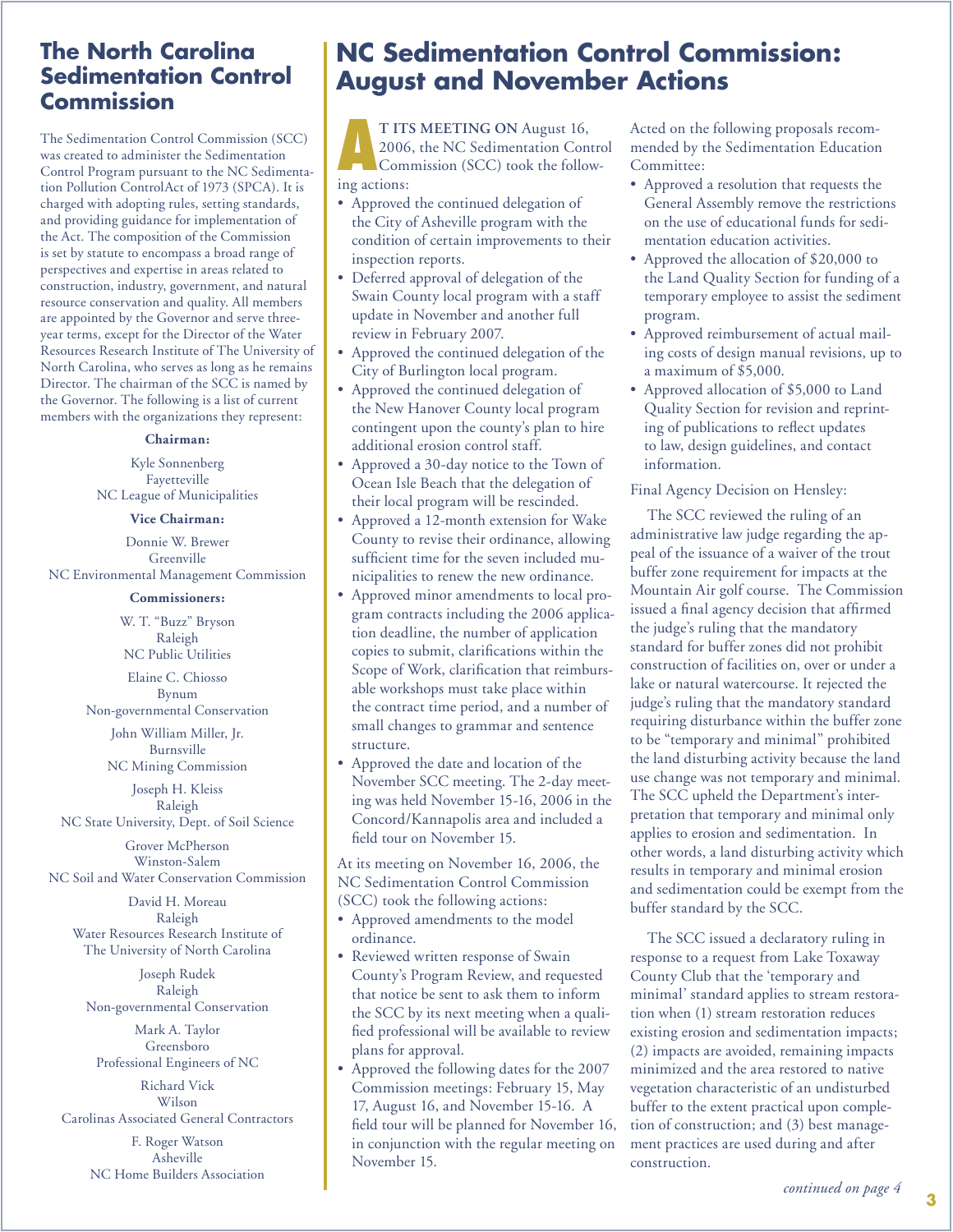### **NC Sedimentation Control Commission: August and November Actions**

The SCC issued a declaratory ruling in response to a request from NC DOT that the temporary and minimal standard for a trout buffer waiver encompasses the paving and improvement of secondary roads when NC DOT ultimately removes erosion and sedimentation impacts from the area by stabilizing an unstable, eroding road surface; avoids and minimizes impacts; restores the

*continued from page 3*

area to native vegetation characteristic of an undisturbed buffer to the extent practical upon completion of construction; uses best management practices during and after construction; and limits disturbance to the amount necessary within the trout buffer in order to meet safety, right of way, and topographical constraints.

# **Stormwater Scoops**

by Chrystal Bartlett Stormwater Awareness & Outreach Coordinator NCDENR Office of Public Affairs

### **NC Division of Water Quality's BMP Manual**

After incorporating comments, DWQ is releasing the revised manual on a sectionby-section basis. To review subchapter 3.10 "Permeable Pavement Systems," visit http:// h2o.enr.state.nc.us/su/bmp\_updates.htm.

### **Stormwater BMP Manual Mail List**

To receive an e-mail notification when new chapters are released, please contact Boyd Devane at boyd.devane@ncmail.net and ask to be placed on the e-mail list.

### **Draft Stormwater Permits**

Copies of the NPDES Phase II permits for Oak Island, Navassa, Leland, Kure Beach, Carolina Beach and Wrightsville Beach and the cities of Wilmington and Jacksonville are available at http://h2o.enr.state.nc.us/su/ publicnotice.htm.

### **Free Outreach Materials**

DENR just released TV, radio, print and outdoor ads for local governments to use in their outreach efforts. The Know Where It Goes campaign is available at

http://www.ncstormwater.org/pages/toolkitfreecontent.html. If you have questions, contact Chrystal Bartlett at chrystal. bartlett@ncmail.net or at 919.715.4116



One of three publicly available print ads in the "Know Where It Goes" campaign.



## **Personnel Changes**

**Matt Osborne** is a new Environmental Technician in the Winston-Salem Regional Office.

**Richard Peed,** Assistant Regional Engineer, is the new Express Permitting Engineer in the Washington Regional Office.

**Steve Kelly** is a new Assistant Regional Engineer in the Mooresville Regional Office.

**Karyn Pageau,** Assistant Regional Engineer, is now coordinating Express Permitting in the Raleigh Regional Office.

**Scott Sink,**Assistant Regional Engineer, is now the Express Permitting Engineer in the Winston-Salem Regional Office.

**Thad Valentine** is a new Environmental Technician in the Raleigh Regional Office.

**Scott Harrell** is a new Assistant Regional Engineer in the Mooresville Regional Office.

# **Sediments is Going Online**

Does your copy of *Sediments* get buried in desk clutter? Subscribe to *Sediments Online!*

In our ongoing effort to better serve our subscribers, we are initiating an online format.

- Less paper
- Easy access to newsletter content 24/7
- Active web links •

As an online subscriber you will receive an email message announcing the latest issue with a link to that website. You will no longer receive the printed version through the mail. A .pdf version of *Sediments* will continue to be posted at the Division of Land Quality website for your hardcopy needs.

## **Subscribe Now: www.soil.ncsu.edu/ swetc/sed/index.htm**

### **For more information on Sediment and Erosion Control, please visit:**

NC Dept. of Environment and Natural Resources - Land Quality Section **www.dlr.enr.state.nc.us/pages/ landqualitysection.html**

International Erosion Control Association **www.ieca.org**

This "Know Where It Goes" ad is designed especially for full size, outdoor billboards and banners.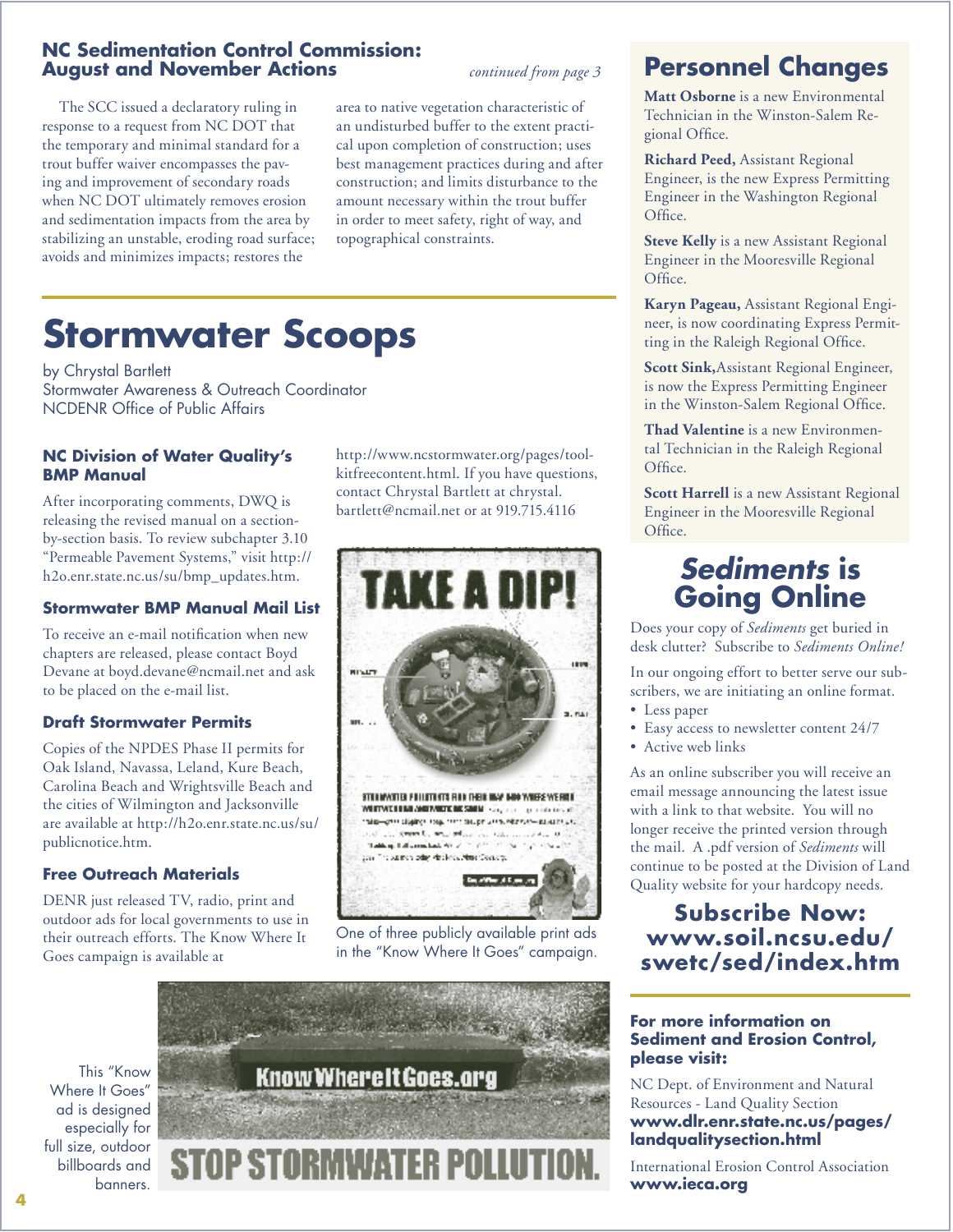# **University Viewpoint: Low Impact Development**

by Dwane Jones Area Specialized Agent NC State University and NC Cooperative Extension

**NORTH CAROLINA IS GROWING**<br>at an amazingly rapid rate. We are<br>projected to add over one million at an amazingly rapid rate. We are projected to add over one million people to our population over the next fifteen years (source: http://demog.state.nc.us/). Residential, commercial, and institutional development is expected to proliferate. This increase in population and decrease in open space means that we must change our development habits in order to maintain and protect water quality.

Conventional land development involves removal of all vegetation, compaction of the soil and putting in large areas of hard (impervious) surfaces like roads, parking lots and roofs. The compacted soil and impervious surfaces prevent stormwater from soaking into the ground (called infiltration). This results in a tremendous increase in surface runoff.

An increase in the quantity of stormwater runoff overwhelms streams causing flooding, damaging public and private property and destroying habitat for fish and wildlife. Further, conventional development practices collect and convey stormwater runoff through storm drains and pipes to a centralized, manmade stormwater facility to manage stormwater flow and remove pollutants. This requires a lot of pipes and sometimes large, costly, stormwater best management practices.

In contrast, low impact development seeks to design, construct, & maintain each

development site to protect, or restore, the natural hydrology (the scientific study of the properties, distribution, and effects of water on the earth's surface) of the site so that the overall integrity of the watershed is protected. This is done by creating a "hydrologically" functional development.

The consequences of using low impact development principles typically include, but are not limited to: protection of water quality, increased open space, reduction of impervious surfaces,

protection of vegetation, decrease in infrastructure costs, and increase in profits. Even though there are many studies that compare the costs of low impact development to conventional land development, there are few comprehensive studies in North Carolina. NC State Cooperative Extension is currently conducting some of these economic studies. Please check our website at www.bae.ncsu. edu/stormwater or www.wen.ncsu.edu for updates.

In future articles we will discuss how low impact development can be used in several different land use settings. We will also highlight incorporating LID into ordinances and future conferences/workshops on low impact development. To schedule a low impact development educational session or receive more information, please contact Dwane Jones at 252.747.5831 or dwane\_jones@ncsu. edu.

| <b>Low Impact Development</b>         | <b>Conventional Development</b>            |
|---------------------------------------|--------------------------------------------|
| • Minimize land clearing              | • Remove most or all existing vegetation   |
| • Amended soils                       | • Compact soils                            |
| · Minimize use of impervious surfaces | · Use of large amounts impervious surfaces |
| • Infiltration                        | • Costly infrastructure                    |
| • Natural hydrology                   | • Severely altered hydrology               |

Stormwater management during and after construction should be an intricate part of any comprehensive development program. Low impact development incorporates stormwater management by way of integrated management practices (IMPs). IMPs are incorporated or "integrated" into the existing landscape. These practices are typically directed at treating stormwater at the source. IMPs (structural) include bioretention, cisterns, greenroofs, and permeable pavement. Non-structural practices include public education & outreach.



LID: Institutional Retrofit in Williamston, NC



LID: Residential Project Source: Puget



Sound Water Quality Action Team LID: Commercial Project in Raleigh, NC